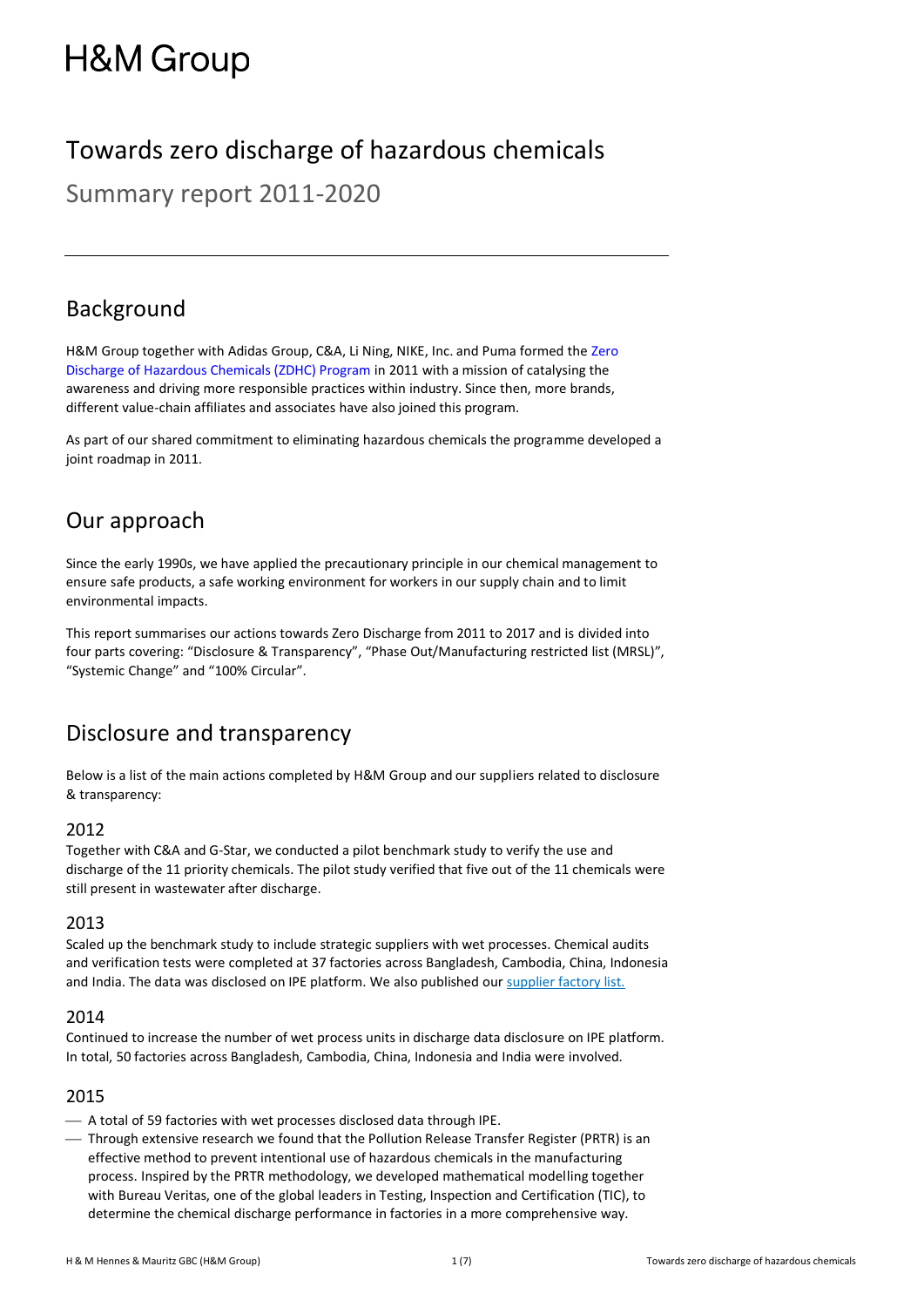⎯ We launched the first pilot project for using this method in eight factories located in China and Bangladesh. All factories were trained and required to submit all the relevant information for evaluation. This modelling method allows acquisition of comprehensive discharge information of factories.

#### 2016

- ⎯ 2016 ZDHC wastewater guideline released and H&M Group was one of the supporting brands to streamline the implementation in a ZDHC pilot program.
- $-$  67 factories with wet processes disclosed their discharge data through IPE.
- $-$  H&M Group worked together with Bureau Veritas to develop Environmental Emission Evaluator (Ecube) to measure chemical management performance in a factory based on the PRTR work in 2015. A pilot project was performed at 29 suppliers.

#### 2017

- 140 facilities with wet processes disclosed their discharge data through IPE.
- ⎯ 49 business partners used Ecube for chemical usage and discharge performance.

#### 2018

- ⎯ 204 business partners used Ecube. We also allowed the use of CleanChain for units shared with fellow ZDHC brands.
- ⎯ By the end of 2018, 227 suppliers participated in wastewater testing according to the ZDHC wastewater guideline and the results were published on ZDHC Gateway and IPE platform.

#### 2019-2020

- ⎯ In 2019, 611 business partners used input chemical tools, with a majority in BVE3.
- ⎯ By end of 2019 we achieved 80% ZDHC compliance of input chemicals. Our H&M Group goal is to reach 100% ZDHC compliance in 2020 — we call it Roadmap to Zero.
- The key findings and conclusions from discharge analysis were:
	- − In 2019, we enrolled and tested **100%** of our ZDHC scope factories (T1 with wet processing units and strategic T2 in textile and leather supply chain). This means **530** units in our production countries.
	- − We tested for **183** chemical analytes from **14** MRSL Chemical Groups, according to ZDHC Wastewater Guidelines 2016.
	- − All these results are published on ZDHC Gateway and IPE Platform.

For more information, please see [https://hmgroup.com/sustainability/circular-and-climate](https://hmgroup.com/sustainability/circular-and-climate-positive/chemicals.html)[positive/chemicals.html](https://hmgroup.com/sustainability/circular-and-climate-positive/chemicals.html)

# Phase out/Manufacturing Restricted Substance List (MRSL)

In 1995, we created our first list of restricted chemicals.

#### 2011

 $-$  H&M Group made a detailed APEO investigation to assess the presence and source of APEO in the supply chain.

#### 2012

- An alternative list of water repellent finishes free from PFC was published in 2012 for suppliers to use.

#### 2013

- We banned the usage of perfluorinated compounds (PFC) for all orders placed from 1st January 2013.
- ⎯ We included the idea to base on stepwise approach in eliminating the hazardous chemicals from production line level and whole factory level. Clause 1: Substances are not allowed to be found in H&M Group production sites and used in H&M Group production and Clause 2: Substances are not allowed to be used in H&M Group production.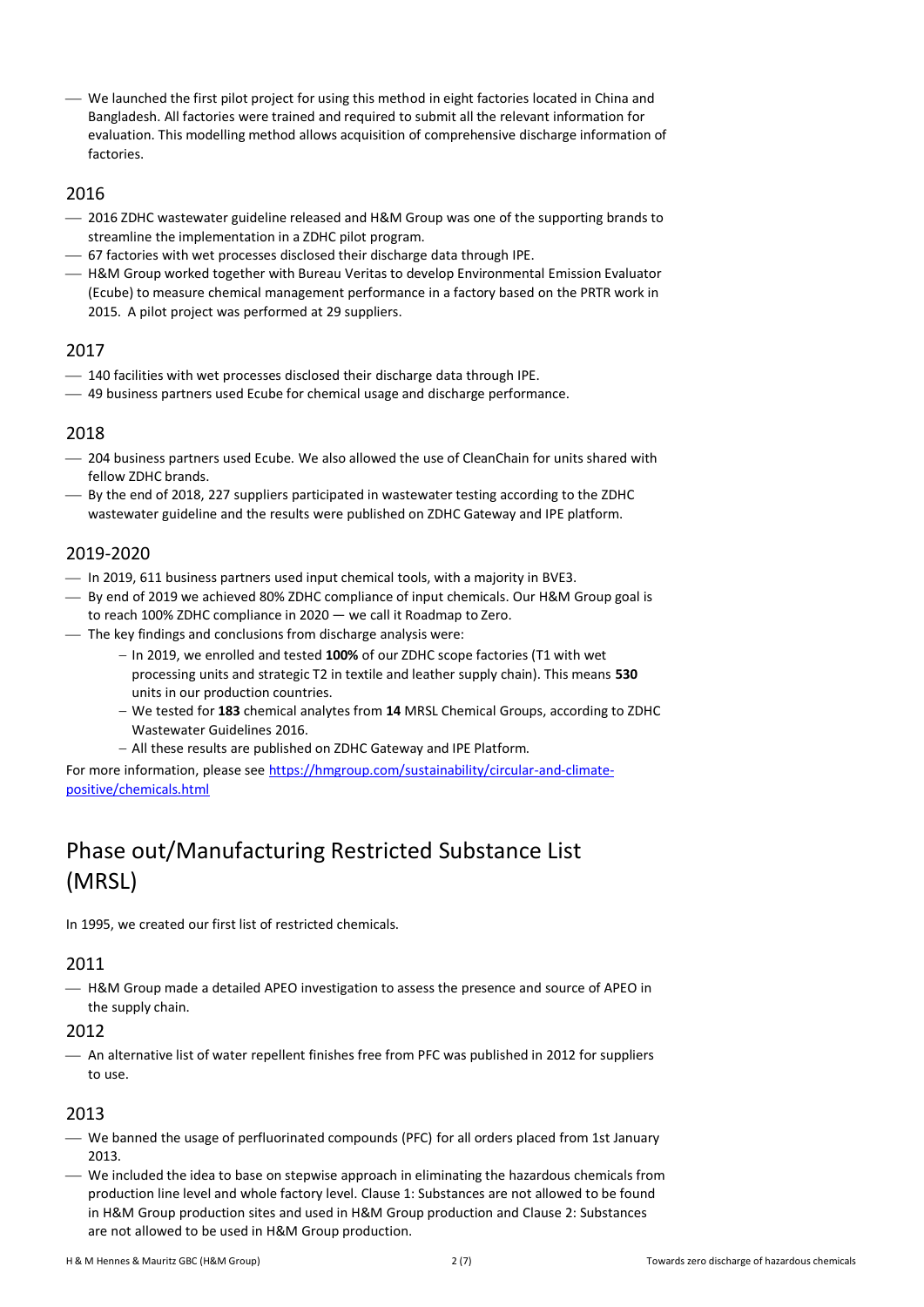#### 2014-2015

- Expanded the MRSL scope to include chemicals beyond the 11 Priority Chemical groups.

#### 2016

- ⎯ Worked actively with ZDHC Group to align on a single industry standard and achieve the H&M Group MRSL goal to reach "clean factories".
- PFC- phase out published o[n Subsport.](http://www.subsport.eu/case-stories/429-en)
- $-$  H&M Group Positive List expanded to 15 chemical suppliers who commit that they fulfill the requirements of ZDHC and H&M Group's Chemical Restrictions.
- ⎯ Investigated Green Screen, a scientific methodology to evaluate the hazard assessment of better alternatives and a user-friendly tool for supply chain to access. Piloted a Green Screen Hazard Assessment ofavailable alternatives at a supplier for some of the leading brands within ZDHC.
- We conducted nearly 44,500 chemical tests at third party labs to ensure compliance with our Restricted Substances List (RSL). Further tests were conducted on our supplier's initiative at third party labs.

#### 2017

- ⎯ Adopted screened chemistry as a method for hazard assessment
- $-$  H&M Group conducted 48, 700 chemical tests at third party labs to ensure compliance with our RSL. Further tests were conducted on our supplier's initiative at third party labs.

#### 2018

- $-$  H&M Group'[s Positive List](http://sustainability.hm.com/content/dam/hm/about/documents/masterlanguage/CSR/2017%20Sustainability%20report/HM%20Group%20Positive%20List-March%202018-for%20the%20website.pdf) is re-launched, containing all chemical products which conform to the latest H&M Group Chemical Restrictions (MRSL and RSL) and ZDHC MRSL. Screened chemistry was used in building the Positive List.
- ⎯ Screened chemistry was limited to non-colorants products and we supported the on-going method development for colorants products by Scivera and Toxservices.
- $-$  H&M Group conducted 48 700 chemical tests at third party labs to ensure compliance with our RSL. Further tests were conducted on our supplier's initiative at third party labs.

#### 2019-2020

- ⎯ We aligned our chemical restrictions with the industry:
	- − The Manufacturing Restricted Substances List (MRSL) with the Zero Discharge of Hazardous Chemicals Manufacturing Restricted Substance List 2.0 (ZDHC MRSL 2.0)
	- − The Restricted Substances List (RSL) for Textile products, Accessories, Footwear, Bags and Belts with Apparel and Footwear RSL Management Group's Restricted Substances List (AFIRM RSL).

Both are linked to, and form the basis of, H&M Group's Chemical Restrictions for Textile products, Accessories, Footwear, Bags and Belts. In addition to the restrictions in MRSL and RSL, H&M Group strategically phased out, and/or will phase out, some specific chemical substances and/or material groups relevant for these supply chains.

- H&M Group's Positive List merged with Gateway. When choosing chemicals, we encourage suppliers to use the ZDHC Gateway [Chemical Module.](https://www.roadmaptozero.com/input#Gateway-Chemical-Module) This is a web-based industry-wide platform providing information on MRSL compliant chemicals.
- $-$  H&M Group has a long-term strategy that by 2030 all Polyurethane (PU) used should be defined as sustainable, for example bio based. However, already at the end of 2020 we have moved away from conventional PU containing the hazardous solvent DMFa and instead use DMFa free options that are better for human health and the environment. We call it "Better PU".
- ⎯ H&M Group was one of the first companies to sign ChemSec's corporate PFAS commitment in 2020, agreeing to:
	- − call on policy makers to regulate PFAS efficiently, without the possibility for manufacturers to simply swap one PFAS chemical for an unregulated "cousin";
	- − call on the chemical industry to put money into innovation and develop safer alternatives to PFAS for all kinds of products;
	- − recognise that PFAS are a major health and environmental problem;
	- − be serious about the commitment to phase out PFAS in products and supply chains;
	- − call on other brands to join this commitment and work towards a phase-out of PFAS in all kinds of consumer products.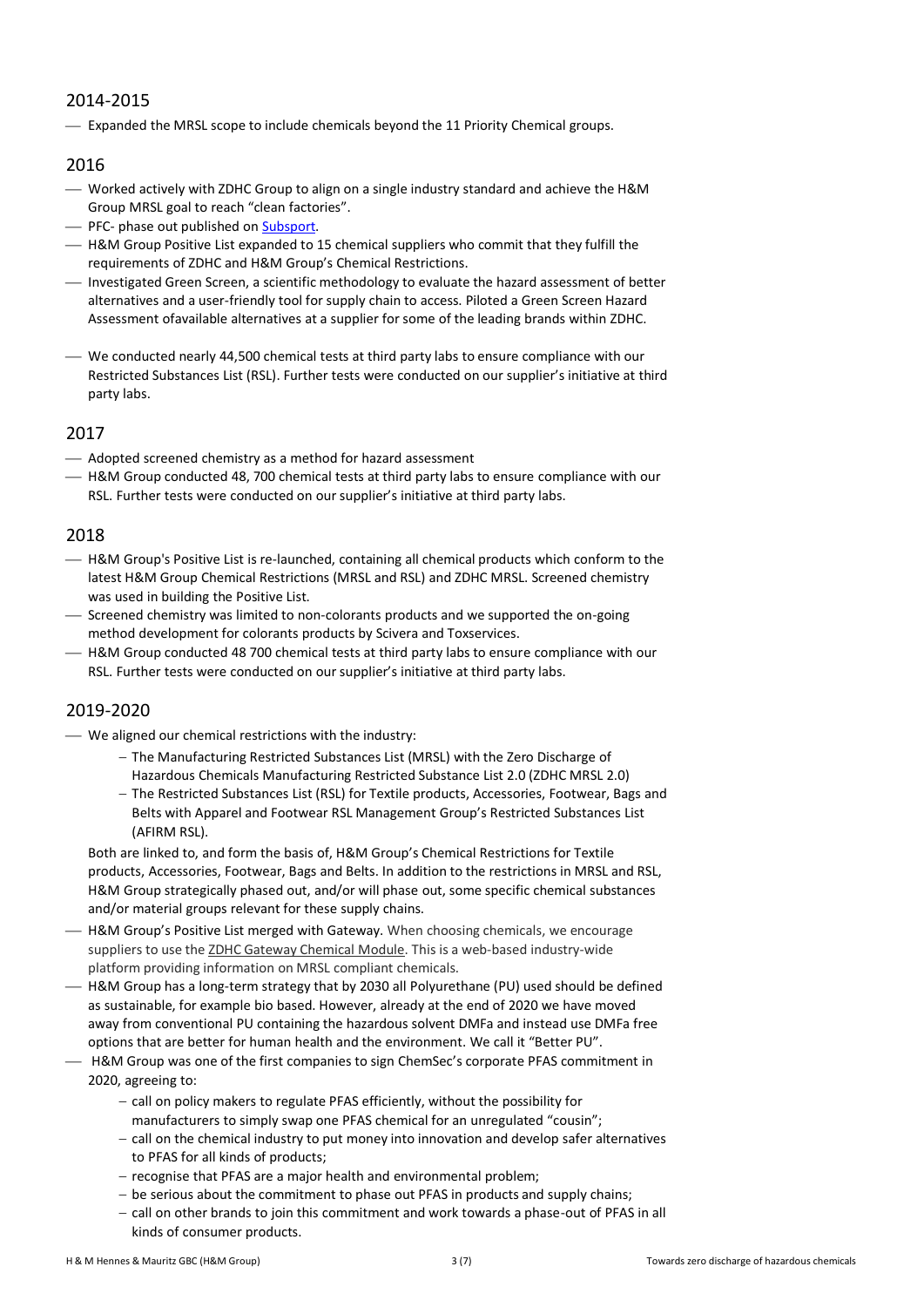⎯ Product testing by H&M Group showed that 99% complied to H&M Group's Chemical Restriction Product Compliance. Products that do not comply with the Chemical Restrictions are not sold.

# Systemic change to create awareness and drive more responsible industry practice

#### 2011

- H&M Group together with Adidas Group, C&A, Li Ning, NIKE, Inc. and Puma formed the Zero [Discharge of Hazardous Chemicals \(ZDHC\) Program](http://www.roadmaptozero.com/) with a mission of catalysing awareness and driving more responsible practices within industry.

#### 2012

- H&M Group together with Adidas Group, C&A, G-Star, Li Ning, NIKE, Inc. and Puma released their first update on the progress in implementing the joint roadmap towards zero discharge of hazardous chemicals (ZDHC) in the supply chain by 2020.

#### 2013

- $-$  H&M Group joined 17 other brands in organising two CNTAC ZDHC conferences to facilitate industry dialogue, promote industry collaboration, gain support from industry associations and engage with textile supply chains in China.
- ⎯ The ZDHC Group continued to strengthen engagement and discussion around disclosure with IPE through direct, face-to-face meetings and discussions at key events.
- ⎯ Sustainability Apparel Coalition (SAC) and the ZDHC group further aligned a chemical management module and ZDHC audit protocol.

#### 2014

- H&M Group and the ZDHC brands strengthened engagement with the Institute of Public and Environmental Affairs (IPE) to discuss pollution disclosure
- ZDHC MRSL was released
- ⎯ ZDHC created standard testing (collection, sampling, analysis) and reporting methods to provide consistent direction to the supply chain, where tremendous crossover between brands exists.
- ⎯ H&M Group organised a stakeholder engagement event in Bangladesh to drive green chemicals import.
- $-$  H&M Group advocated for the EU commission to strengthen regulatory requirements for hormone disrupting chemicals
- $-$  H&M Group launched the BMI (Better Mill Initiative) project in China

#### 2015

- ⎯ Partnered with SGS (one of the world's leading inspection, verification, testing and certification company) to develop Hazardous Substance Control (HSC) training. This training is designed for factory professionals to secure the foundational knowledge and know-how on chemical management.
- The ZDHC MRSL was reviewed, and the latest version included leather products.
- $-$  H&M Group continued to assist the Swedish Government to push for tougher EU regulations on chemicals in textiles.

#### 2016

- $-$  H&M Group joined the CNTAC ZDHC conferences in China, to strengthen our synergy with our supply chain in China.
- ⎯ To drive common practice within industry, H&M Group worked closely with developing industry standards, systems and tools (e.g. ZDHC Gateway, wastewater guideline and alignment of HIGG index tool with ZDHC audit protocol).
- $-$  H&M Group became part of the ChemSec<sup>1</sup> business group a collaboration between companies to inspire progress on the reduction of toxic chemical use.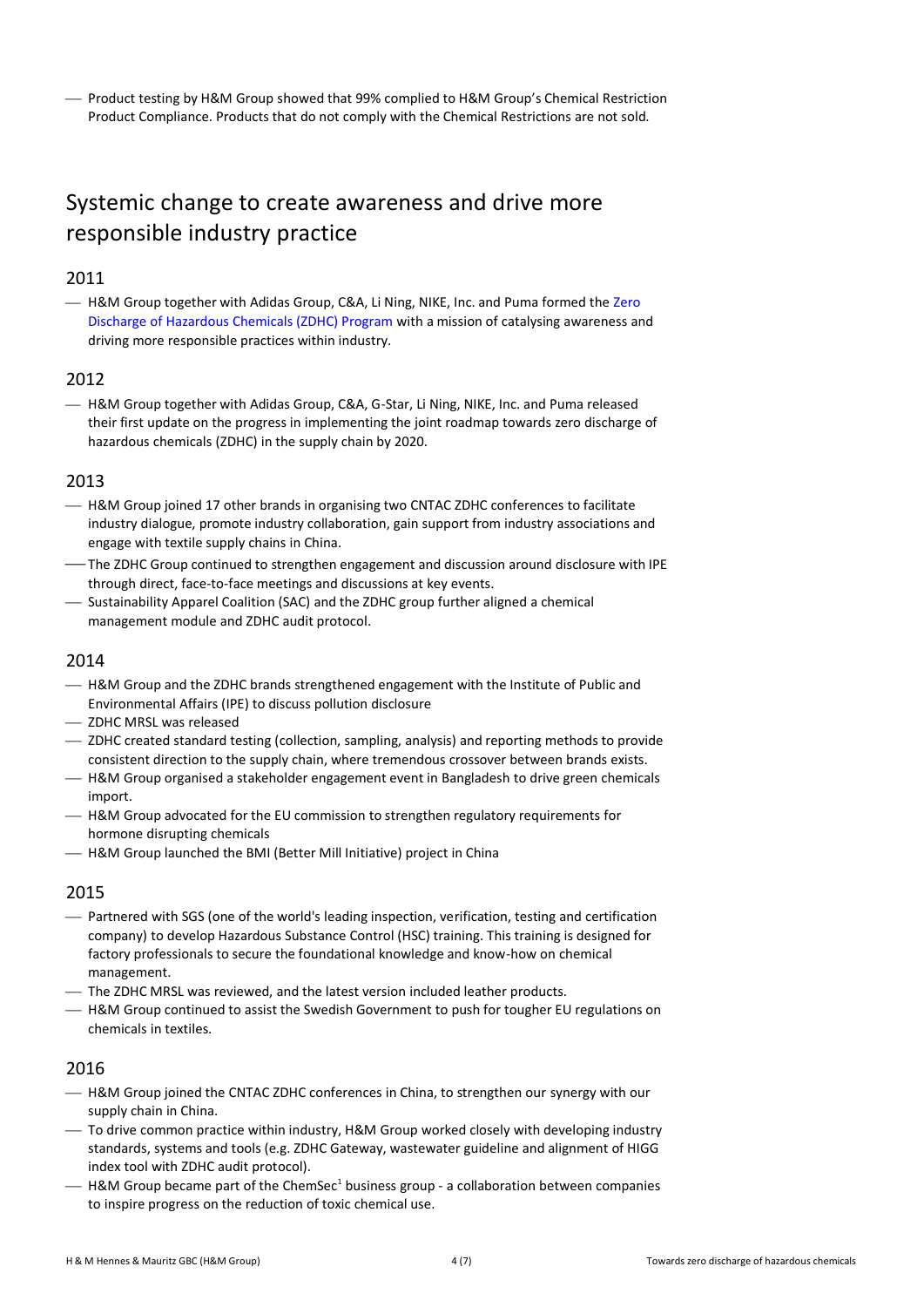- $-$  H&M Group actively engaged in the EU public consultation on the restriction of certain hazardous substances in textiles and clothing and endorsed the restriction of the use of CMR (carcinogenic, mutagenic, or toxic for reproduction) substances in consumer products.
- ⎯ Developed Hazardous Substance Control (HSC) training with SGS. 124 factory professionals participated in HSC training on wet processing module. We published the Best Chemical Management Practice (BCMP) guideline in our supplier portal.

#### 2017 - May 2018

- $-$  H&M Group hosted an event together with Levi's and C&A and ZDHC in Hong Kong. Chemical companies were invited to take part in the brands' long-term chemical vision as well as to discuss benefits and challenges of screened chemistry approach. H&M Group actively engaged in the EU public consultation in relation to the REACH REFIT Evaluation. The importance of addressing groups of substances for the identification of SVHCs to the candidate list was highlighted.
- We continued to secure our suppliers' capability on chemical management by extending HSC training with SGS to cover all suppliers with significant chemical use.
- ⎯ We rolled out the Best Chemical Management Practice (BCMP) guideline to all suppliers to provide guidance on developing and implementing correct management practice in their units and minimizing the use of hazardous chemicals.

#### 2018- May 2019

- ⎯ In the beginning of 2019, ZDHC Safer Chemistry Task Team was established. The brands in the task team Safer / Screened Chemistry also agreed on a seven-month grace period with immediate effect, to align methodology
- $-$  H&M Group and other brands initiated a dialogue with service providers (SciVera and ToxServices and NSF) and the chemical industry to develop a screening method for colorants. Continued work on a project with Nimkartek about including commodities in screened chemistry.
- ⎯ We invested in train-the-trainer program based on Best Chemical Management Practice, (BCMP), to implement clean production. We also cooperated with ZDHC task team to create a common chemical management system. In February 2019, we collaborated with Sustainable Textile Solutions for advanced capacity building with our chemical team in production sustainability to secure implementation across our regions.

#### 2019-2020

- ⎯ As signatory members of ZDHC we were active in all workstreams input, process and output. We believe developing shared industry tools is key to success. We contributed to the ZDHC Safer Chemistry Task Team to share our perspective as a fashion brand. A section for dyes / pigments was included in version 3 of screened chemistry and has been submitted to ZDHC.
- ⎯ We included goals for 100% toxic free fashion in our chemical management roadmap.

# Towards becoming 100% circular

#### 2016

- $-$  H&M Group set out the vision to become 100% circular and promoted a circular approach to how products are made and used. We set a long-term goal to only use recycled or other more sustainably sourced materials. We also implemented a voluntary Extended Producer Responsibility (EPR) system that includes, for example, take-back and consumer textile waste collection systems.
- $-$  H&M Group published its approach to hazardous chemicals in recycled materials.
- $-$  H&M Group lowered our limits in final products for APEO and phthalates as a step towards zero discharge and 100% circularity.

#### 2017 – May 2018

- Set goal to use 100% recycled or other sustainably sourced materials by 2030.
- In 2017, 35% of the material we used was either recycled or sustainably sourced.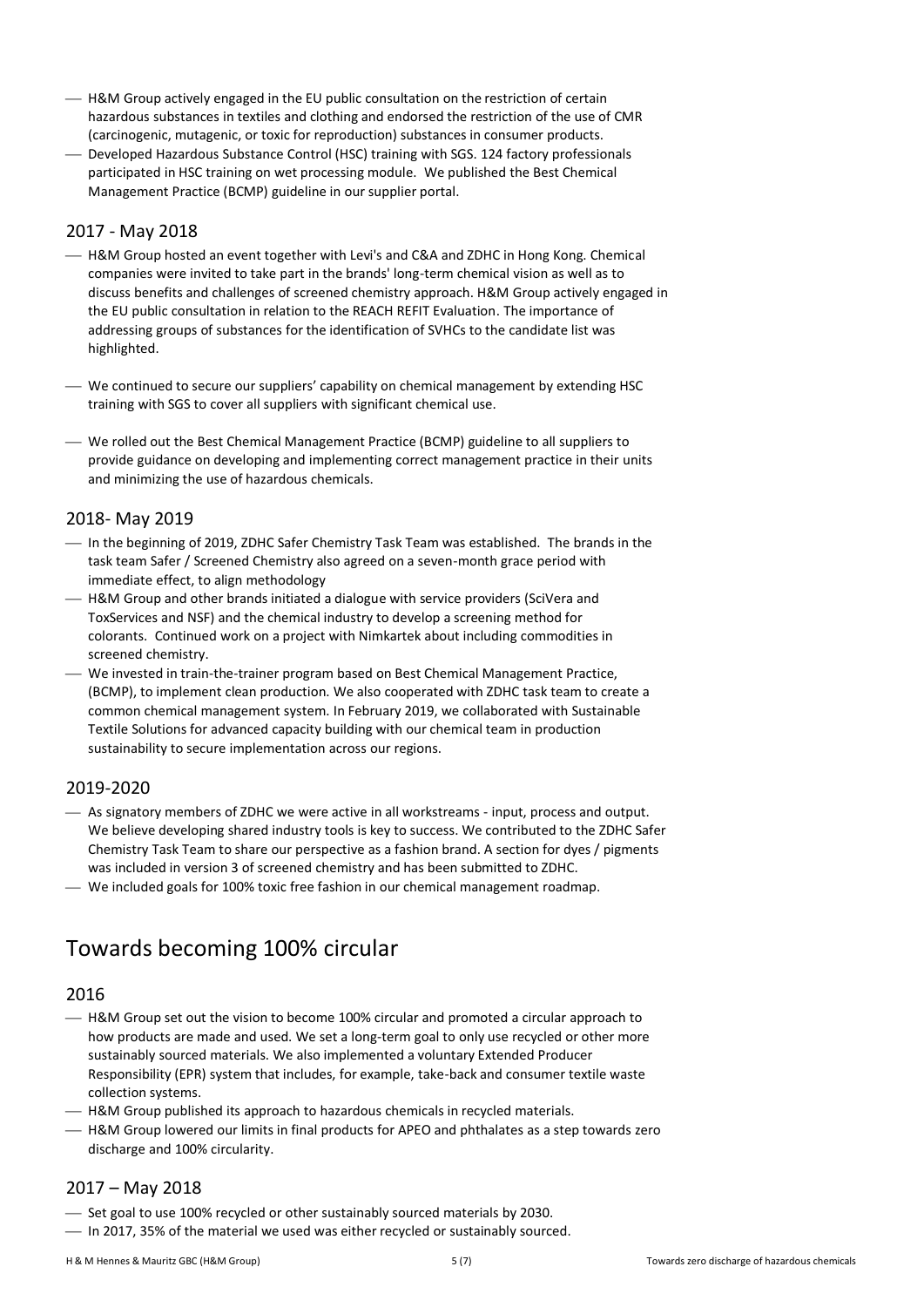- Set goal to collect 25 000 tons annually through our global garment collecting initiative by 2030. In 2017 17 771 tons was collected.
- ⎯ Launched Take Care pilot to inspire, educate and enable customers to take better care of their products through guidance, inspiration, services and products.
- $-$  In 2017/2018, the H&M Group launched several collections and products made of recycled or sustainably sourced materials. As well as "REMAKE" collections that prolong the lifespan of used garments and home textiles.
- ⎯ Accelerated innovation towards circular, recycled and sustainably sourced materials, processes and business models. During 2017/2018, the H&M Group invested in innovation companies Re:newcell and Tree to Textile. Through the H&M Foundation, the annual Global Change Award supported five early-stage innovations on circular materials, processes and business models. The H&M Group also engaged in research projects such as Demeto and Effective.

#### 2018- May 2019

- Rolled out Take Care to several markets.
- H&M Group launched several collections and products made in upcycled, recycled or sustainably sourced materials.
- $-$  H&M Group were involved in research projects such as DEMETO and H&M Foundation's Hong Kong Research Institute of Textiles and Apparel (HKRITA).
- ⎯ H&M Group's the Laboratory joined IDEO's Circular Economy CoLab, a collaborative innovation lab exploring circular business models.
- ⎯ H&M Group started to explore the field of re-commerce. &OtherStories commenced a pilot collaboration with Sellpy, a Swedish web-based retailer of pre-used items.
- ⎯ Through the H&M Foundation, the annual Global Change Award supported early-stage innovations around circular materials, processes and business models.
- ⎯ H&M Group invested in Colorifix and we participated in the EU project EFFECTIVE for developing bio-based nylon. H&M Group also invested in Ambercycle and Infinited Fiber Company. H&M Group collaborated with the Ellen MacArthur Foundation to develop and launch a circular packaging strategy.

#### 2020

- ⎯ We developed new ways to repair, repurpose and recycle goods wherever possible and encouraged our customers to join us on this journey. New business models and recycling technology will help make this happen. For more information see our [sustainability report.](https://hmgroup.com/sustainability/sustainability-reporting/)
	- − H&M offered repair services in selected stores and online markets as part of its Take Care initiative, making it easier for customers to maintain their much-loved items. Invested in companies developing ground-breaking technologies, i.e. [Infinited Fiber Company](https://infinitedfiber.com/) makes cotton-like fibre from waste textiles.
	- − [Re:newcell](https://renewcell.com/) turns used cotton and viscose into a pulp that can be turned into new fibres for yarn and fabrics. H&M's Conscious Exclusive collection, launched in March 2020, included a dress made from Re:newcell fabric.
	- − Most brands offered garment collection points and in 2019, we collected 29,005 tonnes of garments for reuse and recycling — equivalent to about 145 million T-shirts. Since 2013, we have worked with I:CO, a specialist in garment take-back solutions. Over half the items collected were reused as second hand, and the rest were repurposed or recycled into new textile fibres or insulation materials.

# Chemicals in recycled materials

#### 2016

⎯ In 2016, we published our approach to chemicals in recycled materials. This approach is based on precaution and aims to avoid recirculation of hazardous chemicals. We believe that all consumer products should comply with the same chemical requirements regardless of their recycled content. Any exceptions to this should be justified and transparently communicated.